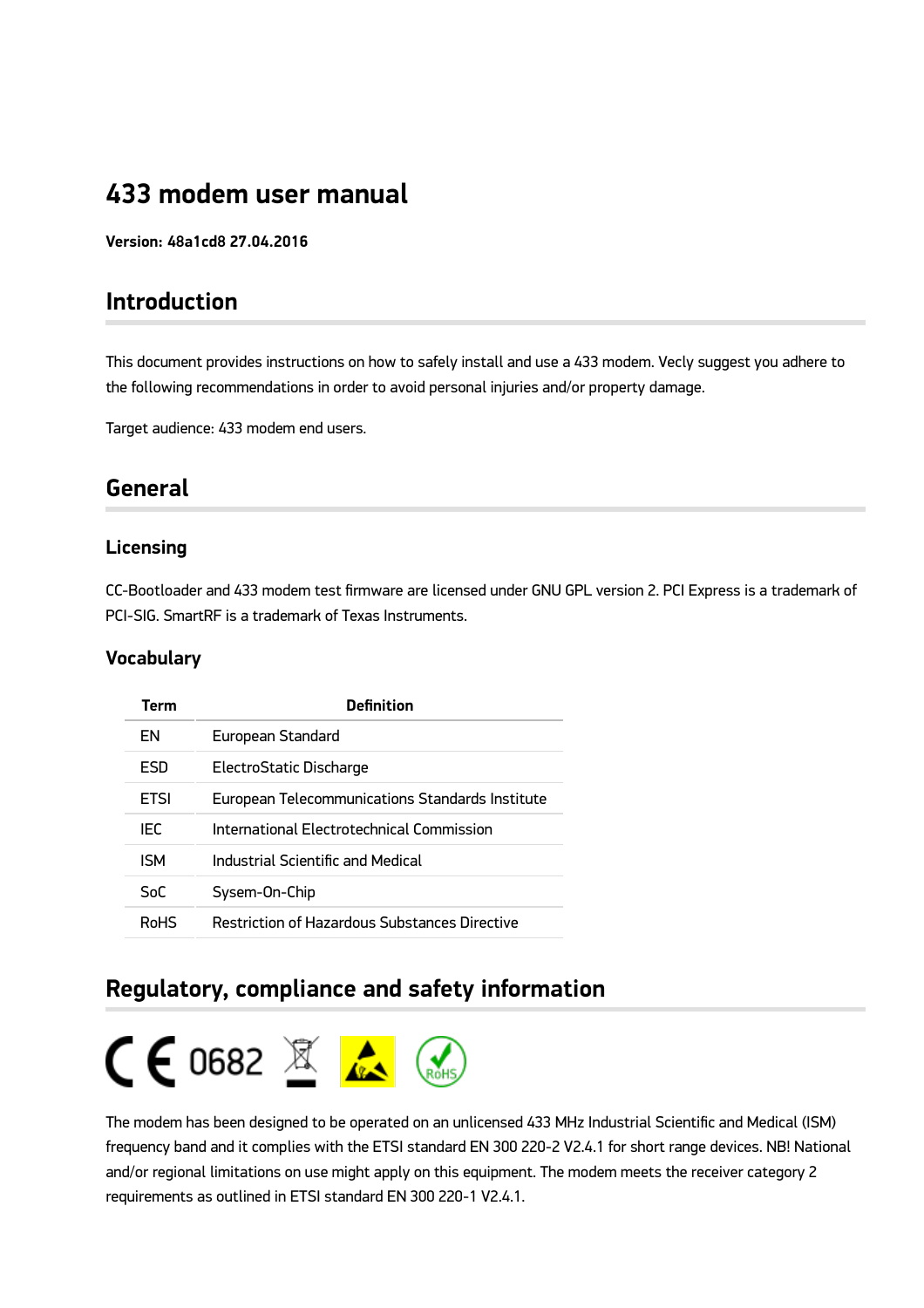The modem has been designed to be used within an enclosure. When using this product, make sure that the enclosure complies with the Information Technology Equipment Safety requirements as defined in IEC EN 60950-1.

This modem has been tested and found to meet the limits of Class B information technology equipment as established in European standard EN 55022. This product may cause radio interference, in which case the user may be required to take independent action to overcome such interference.

The 433 modem complies with the relevant provisions of the RoHS Directive of the European Union. Similarly to all electronic and electrical products, the 433 modem should not be disposed of in household waste.

### **Safe installation and operation instructions:**

- **Study your national frequency usage regulations and restrictions before using this product.**
- **Do not exceed the maximum allowed transmission power, including the antenna gain.**
- **When using RF output power bigger than 7 dBm, please make sure that you are not causing unwanted emissions in spurious domain. Use additional filter if needed.**
- **Do not cause RF interference, specially when operating modem in areas where safety critical equipment is in use.**
- **433 modem contains ESD sensitive components. Handle it with care.**
- **Install and remove the modem only aſter electrical power has been disconnected and unloaded from the host device.**
- **Do not power the modem simultaneously via mPCIe system interface and CC Debugger interface. Use only either mPCIe or CC-Debugger interface.**
- **Make sure that the host device's mPCIe system interface pinout and voltage levels match the interface description in hardware specifications.**
- **Do not transmit without connected antenna or dummy load. Use 50 ohm antenna or dummy load.**
- **Vecly does not take any responsibility for third party products and accessories purchased and used separately.**
- **Do not dispose the modem in household waste. You can return it to Vecly for proper disposal.**

## **Product description**

433 modem is an universal programmable radio transceiver for data communication. It can be used to receive data from various sensors and systems that operate on the 433 MHz ISM frequency band. The modem is equipped with a mini PCI Express system interface, therefore it can be installed to standard personal computers or network devices. The modem has been equipped with an open-source bootloader to allow the user to develop customised firmware. The SoC transceiver and micro-controller provide a well documented and standardised method for modem firmware development. Boot mode selector makes it possible to update firmware via bootloader's upgrade mode.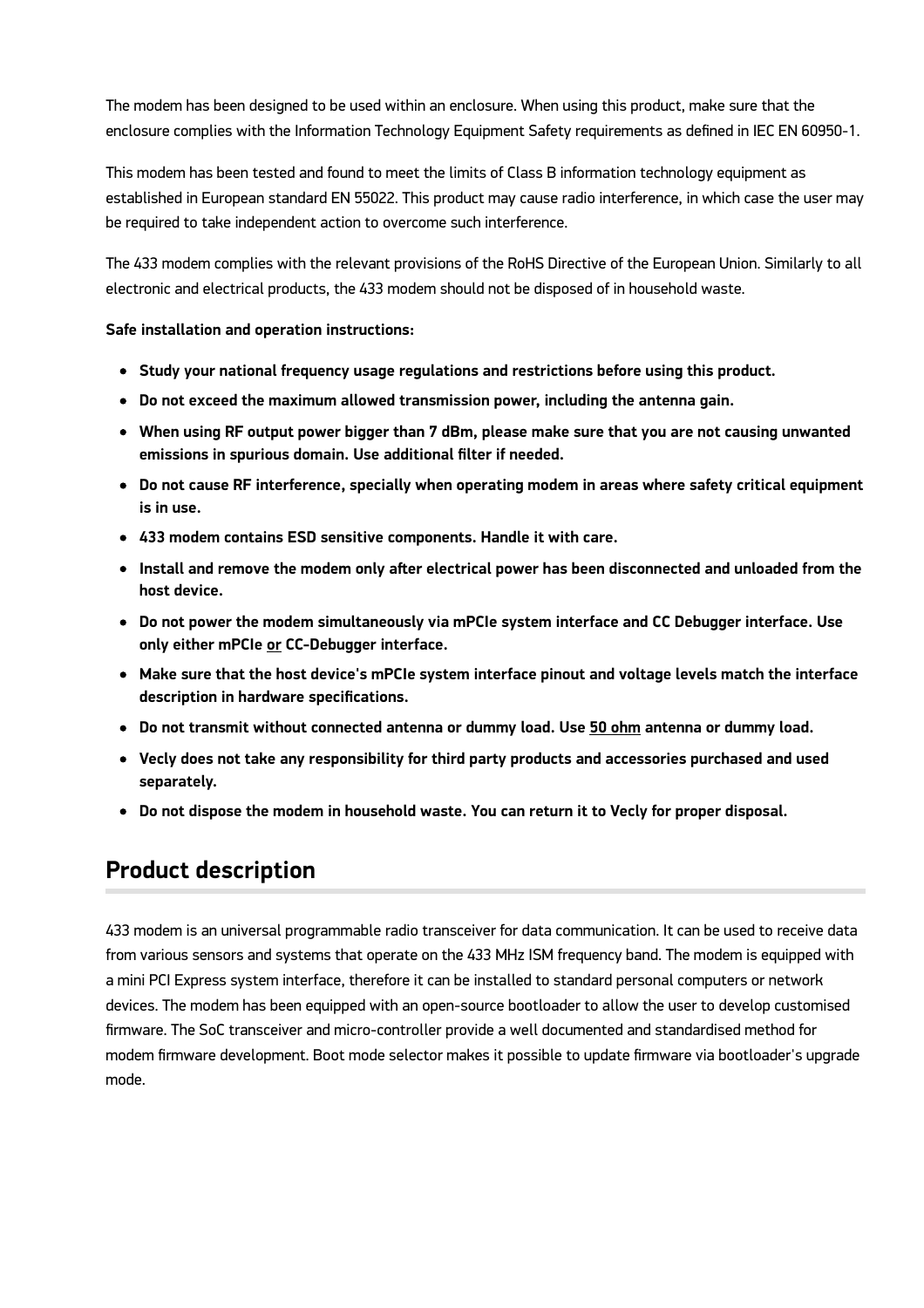

## **Installation and operation**

### **Installation**

The modem form factor is full size PCI Express Mini Card. This makes the installation easy and there is no need for dedicated tools. **NB! Please make sure that the host device's power is disconnected and power from CC-Debugger is not connected to the modem.** It is recommended to connect the antenna before powering the host device.

### **Bootloader**

The modem comes with a modified [CC-Bootloader](https://github.com/swift-nav/CC-Bootloader) and test firmware. The CC-Bootloader provides the option to deploy user code with the help of **bootload.py** Python script via USB interface available in mPCIe. Bootloader binary images, source code and bootload.py is available in [Vecly public download site](https://vecly.com/pub/433-modem/firmware/CC-Bootloader/).

bootload.by usage is really simple.

For example, use the following commands do erase old user code, deploy new user code and run it.

```
$	bootload.py	/dev/433-modem	erase_all
$	bootload.py	/dev/433-modem	download	firmware/m433-test-fw.ihx
$ bootload.py /dev/433-modem run
```
Help is available when running bootload.py without arguments.

To deploy the bootloader, you need Texas Instruments' [CC-Debugger](http://www.ti.com/tool/cc-debugger) and Tag-Connect [TC2050-IDC](http://www.tag-connect.com/TC2050-IDC) cable. Those items can be purchased from Vecly or from any other seller.

You can use the [cc-tool](https://sourceforge.net/projects/cctool/) or [SmartRF Flash Programmer](http://www.ti.com/tool/flash-programmer) to deploy the bootloader to the modem. See respective tools' documentation for usage and help.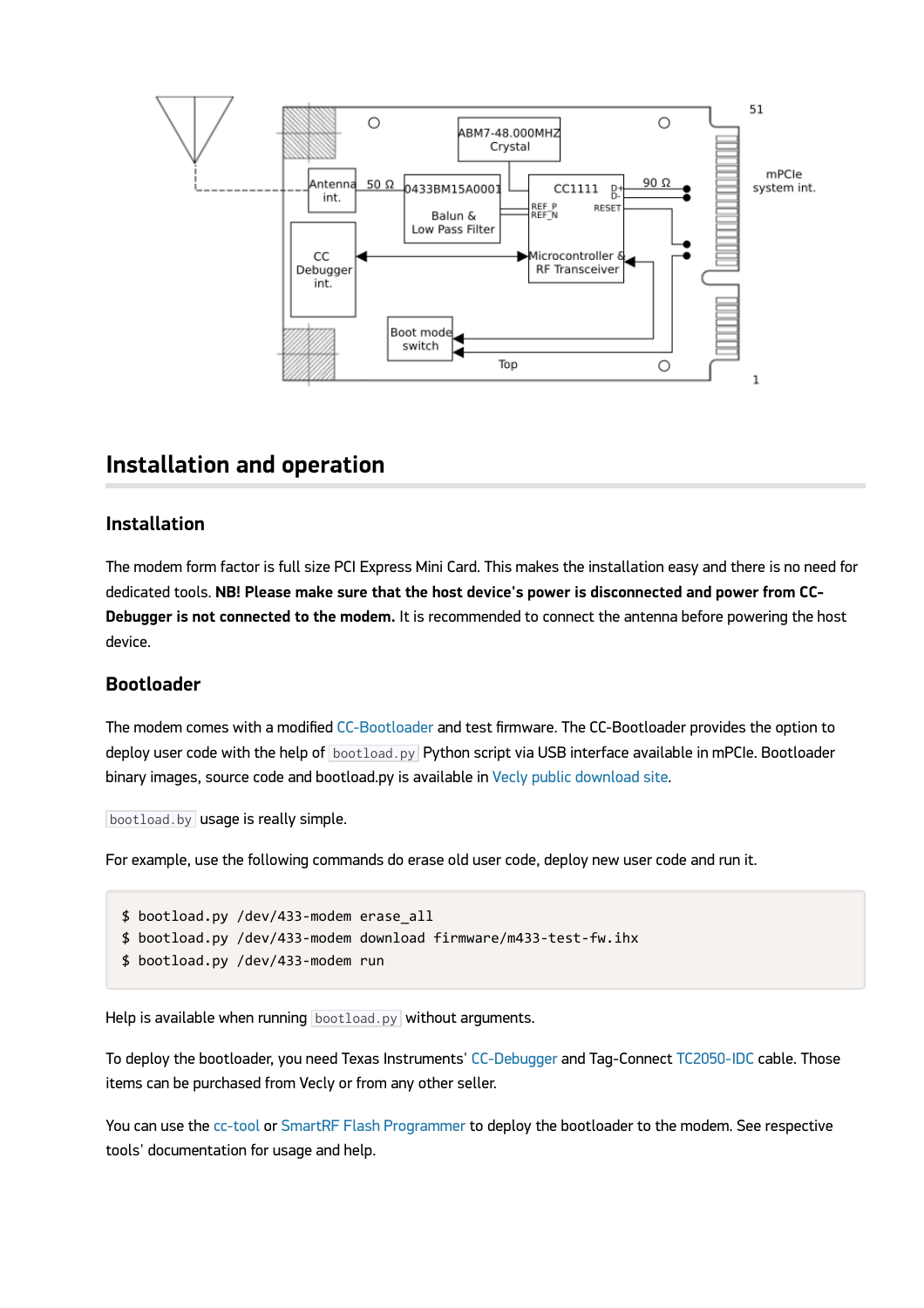The modem is equipped with a Boot mode switch, which is used to control user code execution. **NB! Make sure that the switch is in the correct position depending on whether you want to deploy or run user code.** When deploying another bootloader or firmware, you need to keep in mind that the switch is connected to CC1111  $P1_2$ .

The switch positions (from left on the CC-Debugger connector side) are the following:

| <b>Position</b> | <b>Function in CC-Bootloader</b>                                                     |
|-----------------|--------------------------------------------------------------------------------------|
|                 | Connected to ground. User code is not run and can be updated.                        |
|                 | Not connected. User code is run immediately.                                         |
|                 | Connected to mPCIe W_DISABLE#. User code run can be controlled from the host device. |

### **Test firmware**

The modem is shipped with test firmware. It enables the user to quickly try out functionality and troubleshoot the hardware.

Test firmware implements unmodulated transmission and reception, and FSK and QFSK data transmission and reception.

Data messages formats are compatible with Texas Instruments' [SmartRF Studio 7](http://www.ti.com/tool/smartrftm-studio). You can use a second modem that is connected to CC-Debugger and controlled by SmartRF Studio. SmartRF Studio configuration files are available in firmware download location in tooling directory.

When connected to the host device, the modem is exposed as serial port in USB. The device can be controlled via binary commands. For example, if the following binary command is sent to the modem, it responds with firmware name.

0x11 0x00 0x03

Any serial terminal capable of sending and receiving binary data can be used. For example: [CoolTerm](http://freeware.the-meiers.org/).

Test firmware and modem control protocol specifications are available on [Vecly public download site](https://vecly.com/pub/433-modem/).